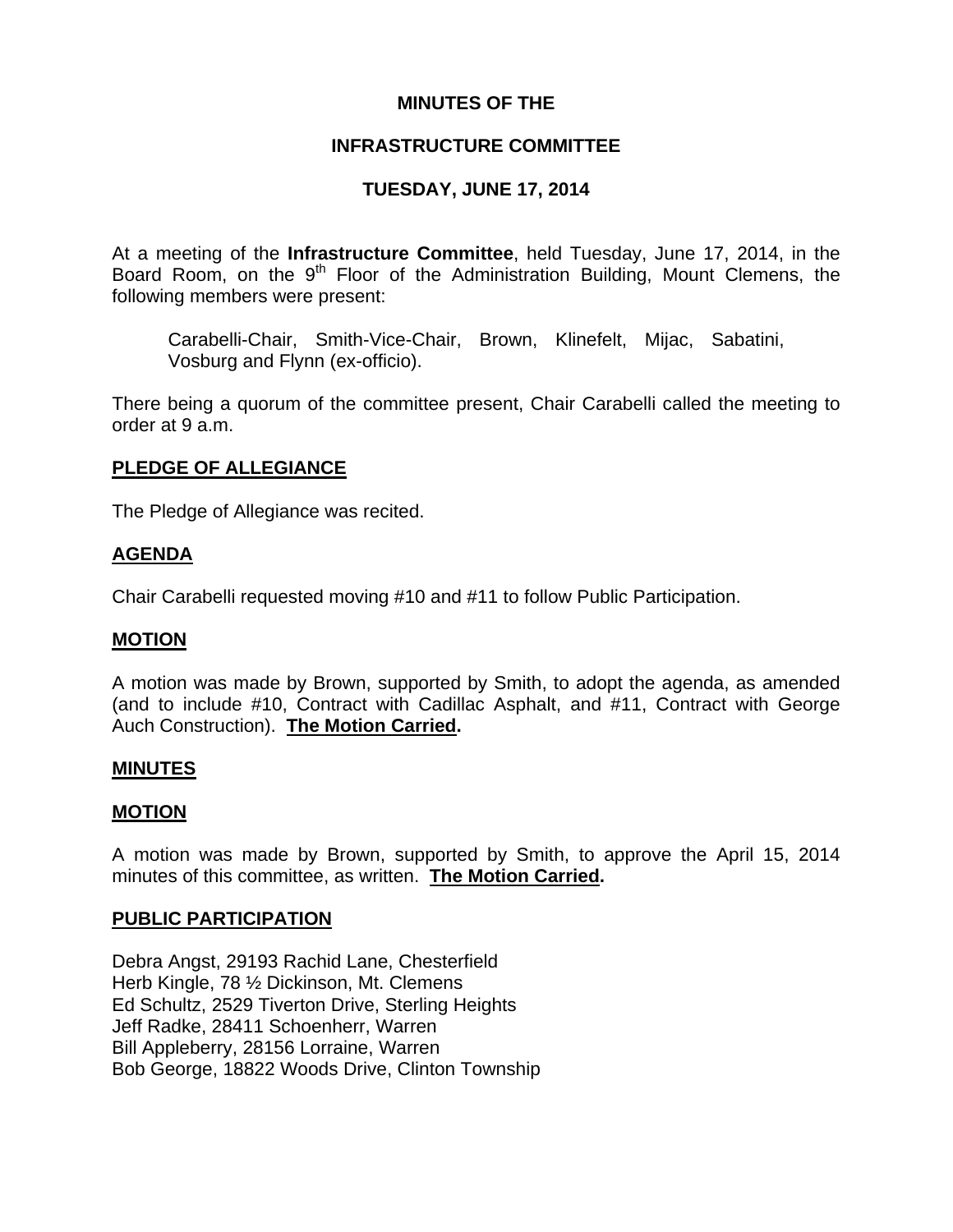# **CONTRACT WITH CADILLAC ASPHALT, LLC, FOR RESURFACING OF 25 MILE FROM VAN DYKE TO HAYES ROAD/DEPARTMENT OF ROADS**

## **MOTION**

A motion was made by Brown, supported by Smith, to forward to the Finance Committee a recommendation to approve the contract between the Department of Roads and Cadillac Asphalt, LLC, for the resurfacing of 25 Mile Road from Van Dyke to Hayes Road.

The following commissioner spoke: Klinefelt.

Chair Carabelli called for a vote on the motion and **The Motion Carried.**

### **CONTRACT WITH GEORGE AUCH CONSTRUCTION/2014 BUILDING RENOVATIONS-JAIL TOWER AND ASSOCIATED AREAS/FACILITIES AND OPERATIONS**

### **MOTION**

A motion was made by Brown, supported by Smith, to forward to the Finance Committee a recommendation to approve execution of the Standard AIA Contract (Document 101) between the County of Macomb and George Auch Construction for the 2014 Building Renovations – Jail Tower and Associated Areas in the amount of \$7,811,000.

The following commissioners spoke: Carabelli and Flynn.

Chair Carabelli called for a vote on the motion and **The Motion Carried.**

### **BUDGET AMENDMENT-MDOT STATE MAINTENANCE CONTRACT WINTER OVERRUNS REIMBURSEMENT/DEPARTMENT OF ROADS**

#### **MOTION**

A motion was made by Vosburg, supported by Klinefelt, to forward to the Finance Committee a recommendation to approve an amendment to the 2013-14 Department of Roads' budget to include the MDOT state maintenance contract winter overruns reimbursement of \$1,605,383; further, this budget action addresses budgetary issues only. It does not constitute the Commission's approval of any County contract. If a contract requires Commission approval under the County's Contracting Policy or the County's Procurement Ordinance, such approval must be sought separately. **The Motion Carried.**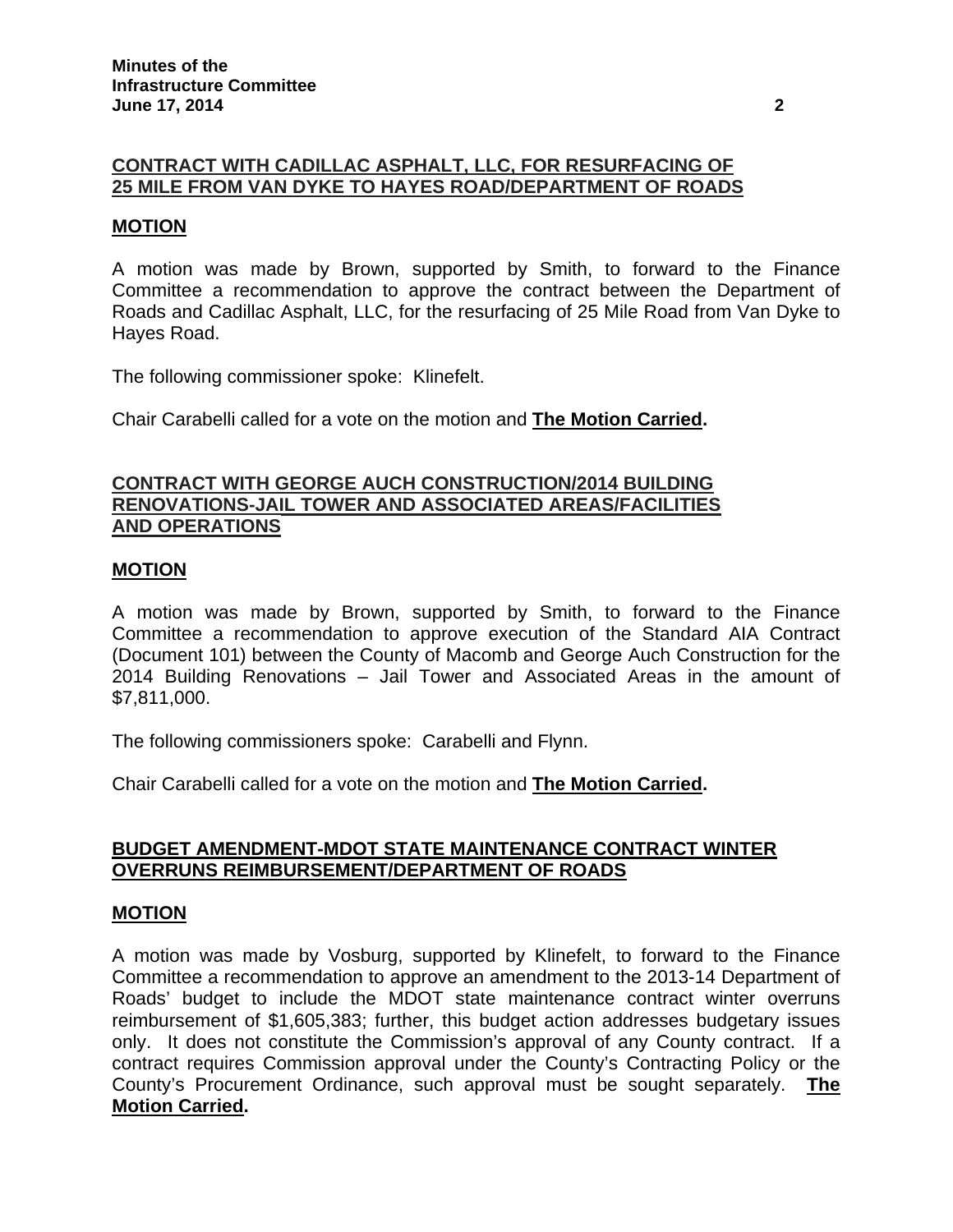## **MDOT/BRUCE TOWNSHIP CONTRACT-34 MILE PAVING PROJECT/ DEPARTMENT OF ROADS**

## **MOTION**

A motion was made by Brown, supported by Klinefelt, to forward to the Finance Committee a recommendation to approve the contracts between the Department of Roads and MDOT/Bruce Township for the financing of the 34 Mile paving project from Campground to Fisher. **The Motion Carried.** 

## **COST SHARE CONTRACT WITH SHELBY TOWNSHIP-25 MILE FROM MOUND TO VAN DYKE/DEPARTMENT OF ROADS**

### **MOTION**

A motion was made by Brown, supported by Klinefelt, to forward to the Finance Committee a recommendation to approve the contract between the Department of Roads and Shelby Township outlining the cost sharing for 25 Mile Road reconstruction project from Mound Road to Van Dyke. **The Motion Carried.** 

## **COST SHARE CONTRACT WITH WASHINGTON TOWNSHIP-MOUND ROAD FROM 28 TO 29 MILE/DEPARTMENT OR ROADS**

### **MOTION**

A motion was made by Brown, supported by Vosburg, to forward to the Finance Committee a recommendation to approve the contract between the Department of Roads and Washington Township outlining the cost sharing for Mound Road paving from 28 Mile to 29 Mile. **The Motion Carried.** 

## **ADOPT RESOLUTION ADOPTING A COMPLETE STREETS POLICY (OFFERED BY BOARD CHAIR)**

Chair Carabelli noted that a revised resolution was distributed.

### **COMMITTEE RECOMMENDATION – MOTION**

A motion was made by Brown, supported by Vosburg, to recommend that the Board of Commissioners adopt a resolution to adopt a Complete Streets Policy.

The following commissioners spoke: Klinefelt, Vosburg, Flynn and Carabelli.

Chair Carabelli called for a vote on the motion and **The Motion Carried.**